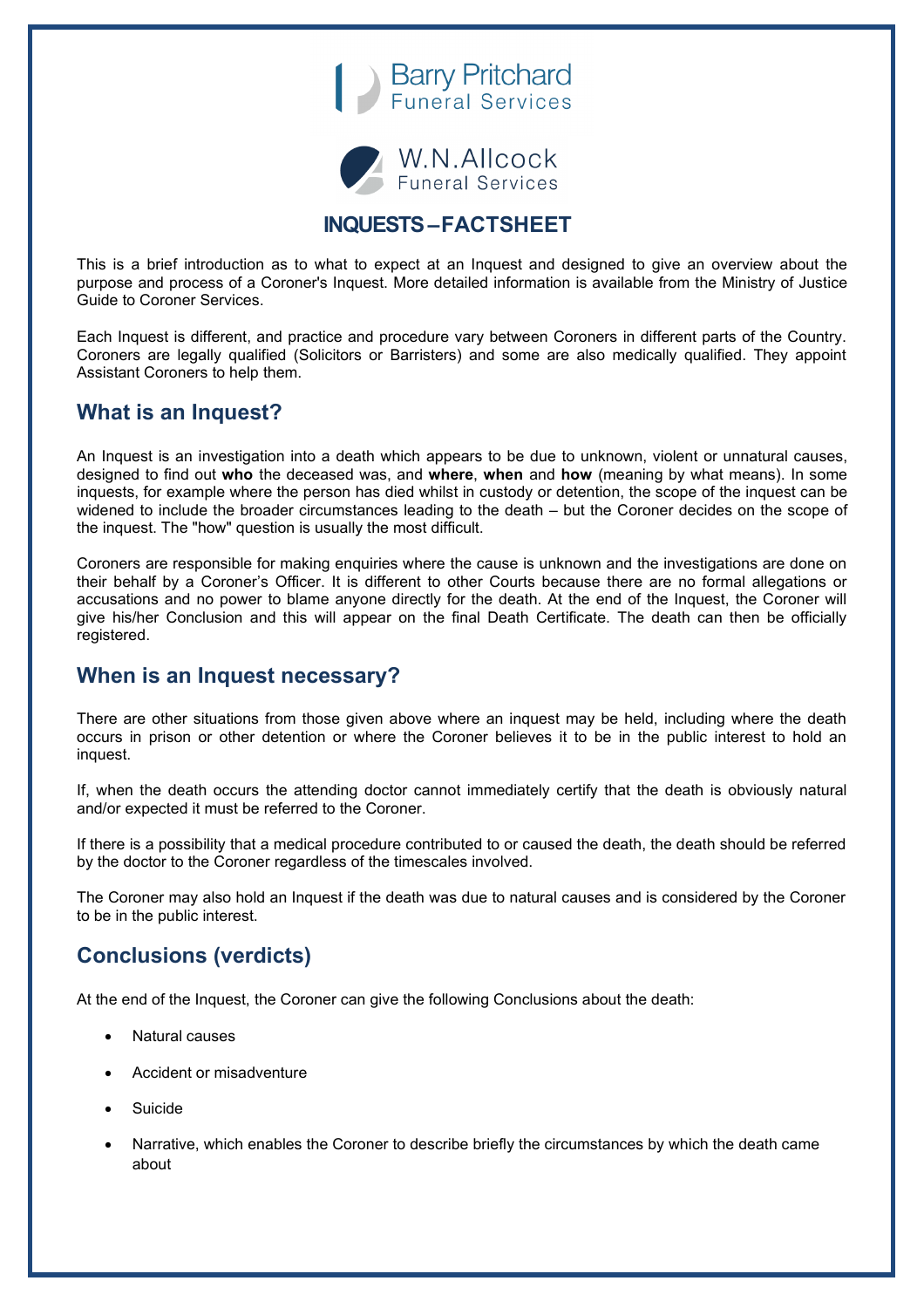- Unlawful killing (or lawful killing)
- Alcohol
- Drug related
- Industrial Disease
- Road Traffic Collision
- Neglect (usually contributing to another conclusion, eg natural causes)
- Open, meaning that there is insufficient evidence to decide how the death came about the case is left open in case further evidence appears.

The Coroner can combine some of these conclusions together (for example, "natural causes, aggravated by neglect"). "Neglect" is a very narrow legal concept, and is not the same as negligence. If "neglect" is likely to be relevant to a death, legal representation is usually advisable.

The Coroner's conclusion can only be challenged by a Judicial Review in the High Court.

Some Inquests have a "narrative" conclusion – a brief, factual description of how the person died, without anything to suggest blame.

#### **Prevention of future death (regulation 28)**

Following the Inquest, the Coroner can write a report in cases where the evidence suggests that further avoidable deaths could occur and that, in the Coroner's opinion, preventative action should be taken. The report will be sent to the person or authority which may have the power to take the appropriate steps to reduce the risk and they have a mandatory duty to reply within 56 days. These reports are now routinely published on [www.judiciary.gov.uk. T](http://www.judiciary.gov.uk/)his means that, for the first time, the public will have access to these reports.

Examples might be where several deaths have occurred at a notorious accident spot, or where some existing system or service (local authority, medical) has broken down in some way. The Coroner can refer a doctor or doctors to their regulatory body if the Coroner considers that it would prevent a recurrence of the incident that caused the death.

#### **What happens at an Inquest?**

An inquest is held in public and is a formal process. Unlike a criminal court case, there is no prosecution and defence. However, the witnesses may be represented by lawyers. The Coroner decides who to call as a witness. As part of the investigation, the Coroner will request a statement from family members, doctors, or anyone who may have relevant information and the Coroner may call that person as a witness at the inquest.

If you are called as a witness, the Coroner may ask you to read through your statement,or may take you through the statement in court and you may be asked questions. For obvious reasons, an Inquest can become emotionally charged.

### **Giving evidence at an inquest**

Written evidence (statements or reports) is sometimes accepted, without the author having to give evidence in person. If a witness is required to attend, their evidence is given under oath, which means that witnesses are under a legal obligation to tell the truth at an Inquest.

The Coroner will usually ask questions of witnesses giving evidence in person. Questions can also be asked by the family or by other interested persons. Interested persons have the right to legal representation, including families. However families are likely to have to fund their own legal representation.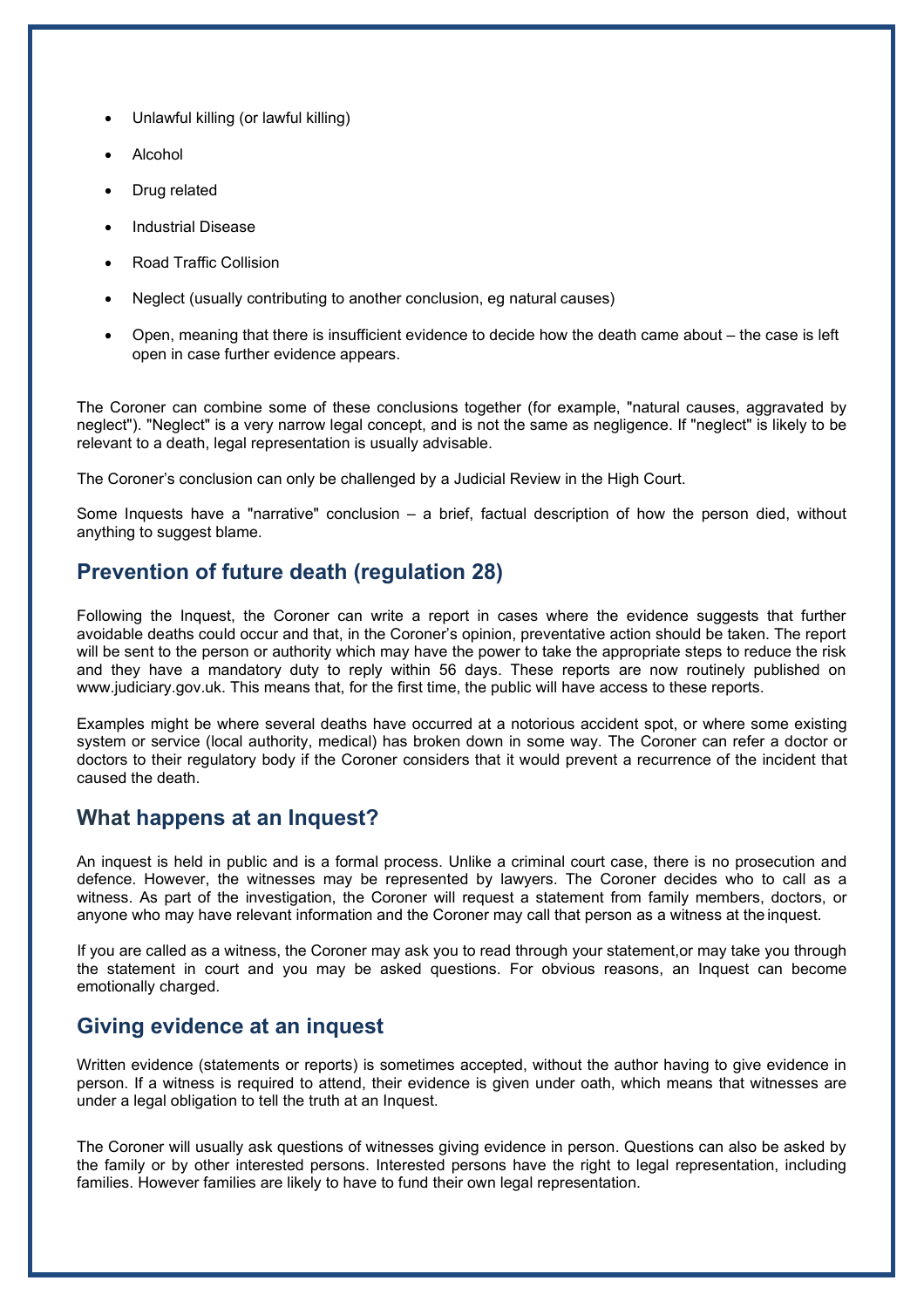The Coroner is not allowed to apportion blame – the Coroner's court is one of investigation and inquiry to find out what has happened.

# **Inquest process, step by step**

- 1. Reportable death occurs referred to Coroner.
- 2. Coroner considers information and decides as to whether an Inquest is required. The Coroner can either request more information (and opens a preliminary "Investigation") or decide there and then that an Inquest is required. The Inquest is "Opened and Adjourned for further investigations".
- 3. If the Investigation or Inquest is opened, usually a Post-Mortem Examination (also called an autopsy) is performed to establish the probable medical cause of death.
- 4. If the Post-Mortem shows an Inquest is not necessary after all, the family are informed, and the process concludes. For example, if the post mortem determines the person died of natural causes.

(After Post-Mortem, the family can usually then make funeral arrangements)

- 5. If an Inquest is necessary, the Coroner reviews and decides:
	- 5.1. If a referral to Police/CPS is needed for possible criminal prosecution.
	- 5.2. If no criminal issues, fixes timetable and calls for evidence.
	- 5.3. If needed, arranges a Pre-Inquest Review (all interested persons, including family, are invited) to discuss relevant issues, review evidence, identify witnesses required and to fix a timetable.
- 6. When investigations are complete, the Inquest date is fixed, witnesses notified to attend to give evidence and answer questions.
- 7. Inquest hearing (in public). Coroner gives Conclusion.
- 8. The Coroner will complete the necessary paperwork and the death can then be registered.

If the issues are more complex, some steps may be repeated (e.g. Pre-Inquest Hearings) or take longer. If the Coroner's decisions are controversial, the family is likely to be consulted – if in doubt, speak with the Coroner's Officer.

### **Post Mortem/autopsy**

A Coroner will usually arrange a Post-Mortem to try and find out the medical cause of death. It is very rare for an Inquest to go ahead if this has not taken place. You will be informed about this.

A family cannot usually object – this is a Coroner's legal obligation. Some Post-Mortems can be done noninvasively, such as by MRI digital scanning, rather than by other means, but this is still very rare. You can instruct a doctor to attend to represent you at the Post-Mortem – but this is also quite rare, and you will have to pay any fees incurred.

A body cannot be released to a family until after the Coroner gives permission. He/she will try to release the body quickly, but this is not always possible.

Body tissue taken for analysis at Post-Mortem can be reunited with the body later or disposed of in a suitably respectful way – you will be asked to decide on this.

### **Practicalities**

If an Inquest is to take place, it can be months (or even years) before the final hearing, depending on the complexity of the legal and medical issues. Most Coroners aim to complete Inquests within 6-9 months of the initial report of the death.

In the meantime: -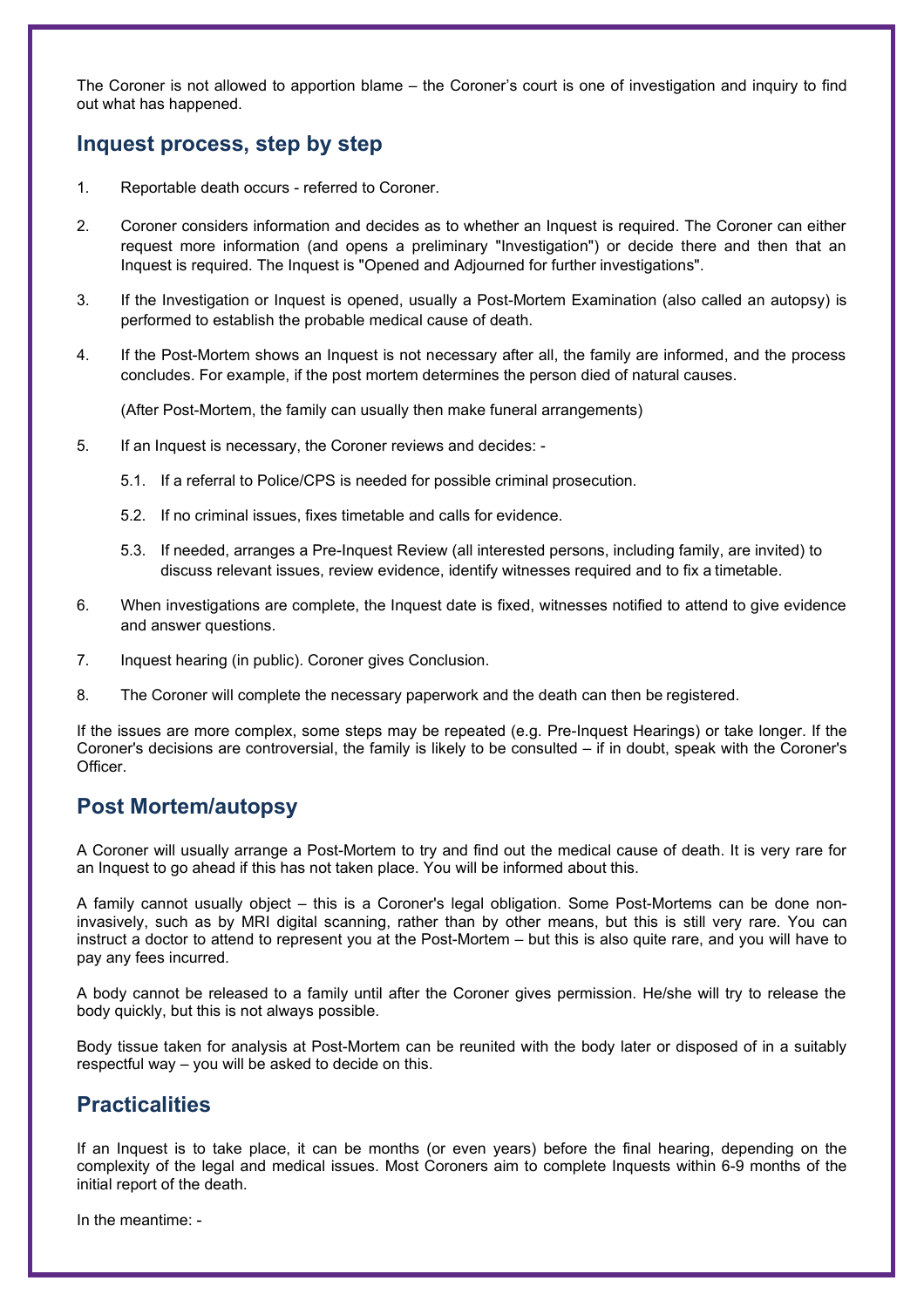- The Coroner can issue a Certificate of Fact of Death which can be used to notify asset holders this is often referred to as the interim death certificate.
- The funeral can be arranged as soon as the Coroner confirms the Post-Mortem is complete.
- A Grant of Probate can be obtained.
- The death cannot be finally registered until after the Inquest has been completed.

### **Asking questions at the inquest**

As a family, an Inquest can be an intimidating process. The Coroner will try and help a family as much as possible, but it can be very difficult to make sure that all the right questions are asked.

The Coroner asks questions first of each witness. After that, any interested person (or their lawyers) can ask more questions – but the questions must be relevant to the Inquest and its scope, not, for example, about blame.

# **Legal representation for families**

Legal Aid is very rarely available, so you may have to pay for a lawyer. If you want legal representation some will help you for free but won't be able to do that for everyone. You may have Legal Expenses Insurance (for example attached to household policies) or Union membership which may help with legal fees.

If there may be a negligence claim relating to the death (road traffic accident, mistake in hospital), or if some issue of Human Rights may be involved, then see a specialist lawyer. In such cases, often the lawyer will represent you at the Inquest as part of the negligence claim.

If the lawyer says he/she will charge you, make sure you know how much.

Inquests can involve very specialist legal issues, so always instruct a specialist lawyer. Ask if the lawyer is a member of one of the Accredited Specialist Panels (AvMA, Law Society, APIL), and if they have experience of Inquests and Coronial Law.

# **Some tips for families**

- 1. Try to appoint one family member or family friend to be a spokesperson for the family. Try to agree who this should be – divisions within the family can be distracting.
- 2. Write to the Coroner in advance of the Inquest setting out your main concerns. Try to be objective, but firm. Doing this will help the Coroner make sure he/she addresses all the important issues from the family's perspective and helps you work out in advance exactly what those issues are.
- 3. Ask the Coroner, well in advance of the Inquest, to disclose relevant documents to you. The Coroner does not always have to do this as some documents can be very upsetting. If you have a lawyer representing you, disclosure will usually be made to the lawyer.
- 4. Keep in touch with the Coroner's Officer, who will be your main contact (you will rarely get to see or speak to the Coroner). The Coroner's Officer will usually give you all the practical information you need.
- 5. The Inquest can be extremely upsetting and emotionally charged. But for some people, it can be very helpful, as an important part of the grieving process. Think about taking a friend for support before, during and after the Inquest.
- 6. Children at Inquests usually children under 18 are not allowed to be at the Inquest hearing or give evidence this varies so check with the Coroner's Officer. In some cases, the Coroner may permit this, but if you want children to attend you should ask the Coroner's Officer well in advance.